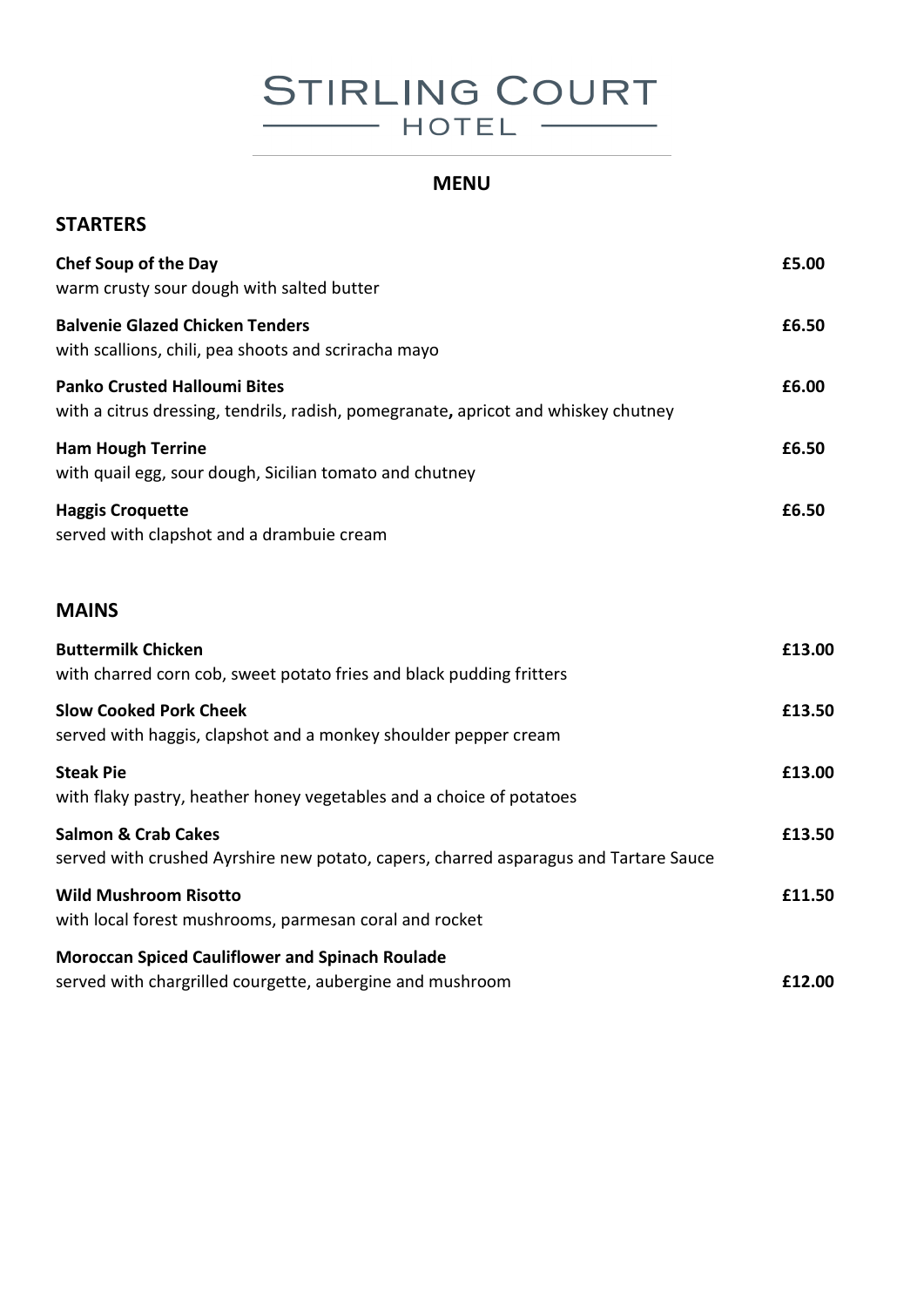**STIRLING COURT**  $-$  HOTEL  $-$ 

#### **BAR FAVOURITES**

| Traditional Fish 'n' chips<br>crispy battered haddock fillet served with garden peas, chunky chips, tartare sauce<br>and grilled lemon | £13.50 |
|----------------------------------------------------------------------------------------------------------------------------------------|--------|
| <b>Thai Green Curry</b><br>with steamed basmati rice, Thai spices and Naan bread<br><b>With Chicken</b><br>£12.50                      | £10.5  |
| <b>Macaroni Cheese</b><br>three cheese sauce served with garlic ciabatta                                                               | £9.50  |
| <b>Black Pepper Scampi</b><br>with skinny fries, charred lemon, garden peas and tartare sauce                                          | £11.50 |

#### **BURGERS**

All burgers come with baby gem lettuce, sliced beef tomato, red onion and dill pickle Served with coleslaw and skinny fries

| <b>Steak burger</b>           |                        | £12.00 |
|-------------------------------|------------------------|--------|
| Chicken burger                |                        | £12.00 |
| Cajun Chicken burger          |                        | £12.00 |
| <b>Spicy Bean burger</b>      |                        | £10.50 |
| Add a topping of your choice: |                        | £2.00  |
| <b>Cheddar Cheese</b>         | <b>Emmental Cheese</b> |        |

Smoked streaky bacon Haggis

#### **SANDWICHES** (served until 4pm)

| Freshly made sandwiches on farmhouse white bloomer or wholemeal bread                      | £5.95 |
|--------------------------------------------------------------------------------------------|-------|
| <b>Cheese Ploughmans -</b> cheddar cheese, tomato, pickle, seasoned mayonnaise and lettuce |       |
| <b>Coronation Chicken - Mild curried mayonnaise, apricots and raisins</b>                  |       |
| <b>Roasted Mediterranean Vegetables and Red Pepper Houmous</b>                             |       |
| <b>Honey Roast Ham and Wholegrain Mustard</b>                                              |       |
| <b>Egg Mayonnaise</b>                                                                      |       |
| <b>Tuna and Red Onion Mayonnaise</b>                                                       |       |
| Add Chips or a bowl of Soup                                                                | £2.50 |